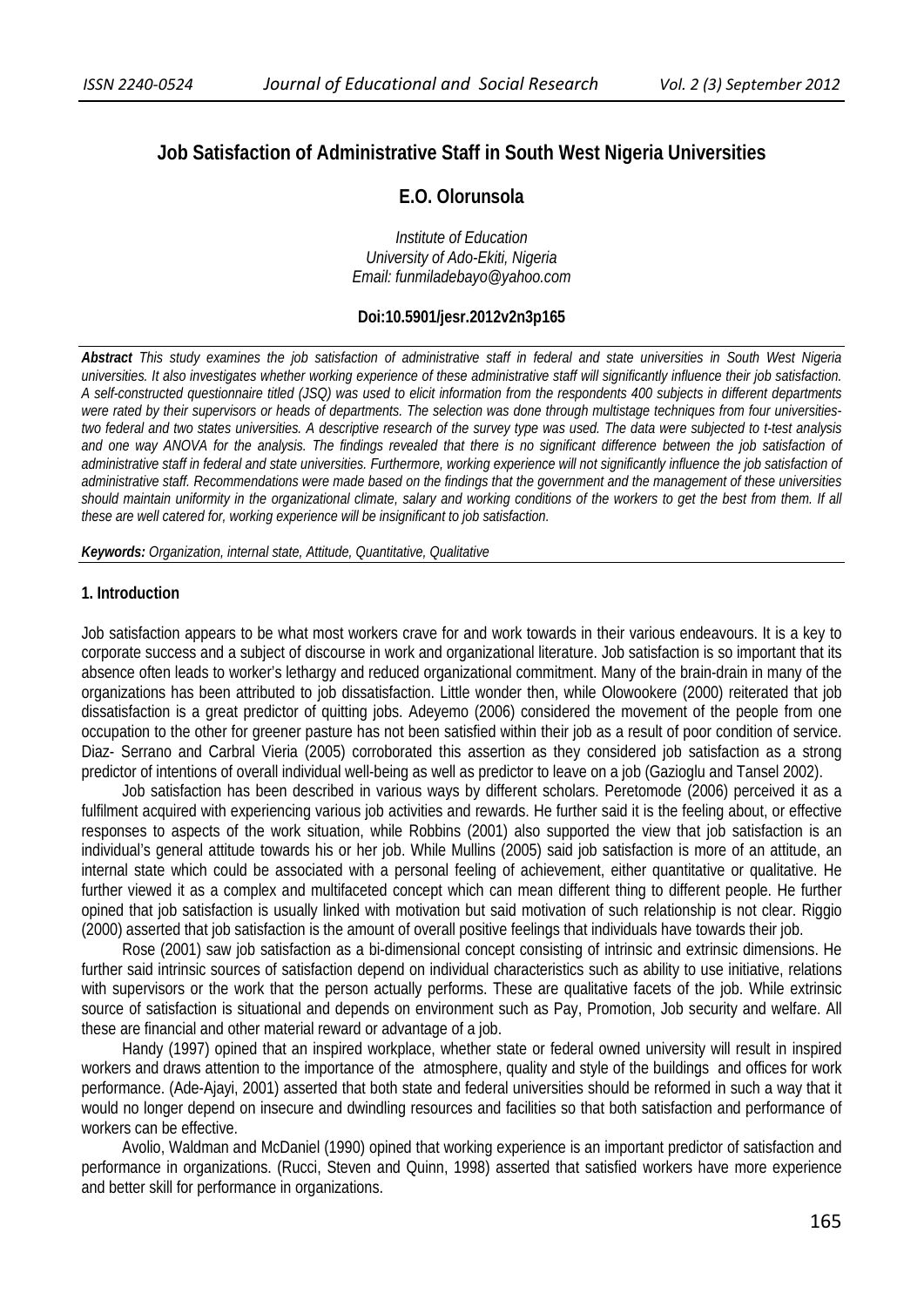The problem of the study therefore is to investigate the job satisfaction of administrative staff in federal and state universities in south-west Nigeria and to also investigate whether working experience of these administrative staff will significantly influence their job satisfaction.

## **2. Purpose of the Study**

This study is to achieve two purposes namely;

- 1. To investigate the job satisfaction of federal and state universities in south- west Nigeria
- 2 To investigate whether working experience of these administrative will significantly influence their job satisfaction

### **3. Research Questions**

- I Is there any difference between the job satisfaction of administrative staff in Federal and State Universities in South West Nigeria?
- II Will work experience influence the job satisfaction of administrative staff in South West Nigerian Universities?

The following hypotheses were generated to guide the study.

**Ho1**, there is no significant difference between the job satisfaction of administrative staff in federal and state Universities. **Ho2**, working experience will not significantly influence the job satisfaction of administrative staff in South West Nigeria Universities.

### **4. Research design and study area**

The descriptive research of the survey type was adopted in the study. The research covered four universities in the South West: Two Federal Universities and two State Universities.

### *4.1 Population*

The population of the study comprised of all administrative staff in South West Nigeria Universities.

## *4.2 Sample and Sampling Techniques*

The multi-stage sampling technique was used to select 400 subjects from four Universities two federal and two states.

### *4.3 Research Instruments*

The instrument used for data collection was questionnaire titled Job Satisfaction Questionnaire (JSQ), to elicit both information from the administrative staff of both Federal and State Universities. Bothe face and content validity of the instrument was ascertained by experts. The construct validity of the instrument was established and the correlation coefficient was 0.357. The reliability of the instrument was established using Cronbach Alpha and a reliability coefficient of 0.920

### **5. Result**

Hypothesis 1: There is no significant difference between the job satisfaction of administrative staff in Federal and State Universities in South West Nigeria?

**Table 1:** Data were analysed using t-test comparison as presented in the table. t-test of difference between job satisfaction of administrative staff in federal and state universities

| roup-        |     | Mean       | <b>SD</b> | đt  | t-cal | t-table |
|--------------|-----|------------|-----------|-----|-------|---------|
| -<br>Federal | 152 | .18<br>117 | 13.34     | 299 | .037  | 1.960   |
| <b>State</b> | 49، | 119.25     | 20.52     |     |       |         |
|              |     | - - --     |           |     |       |         |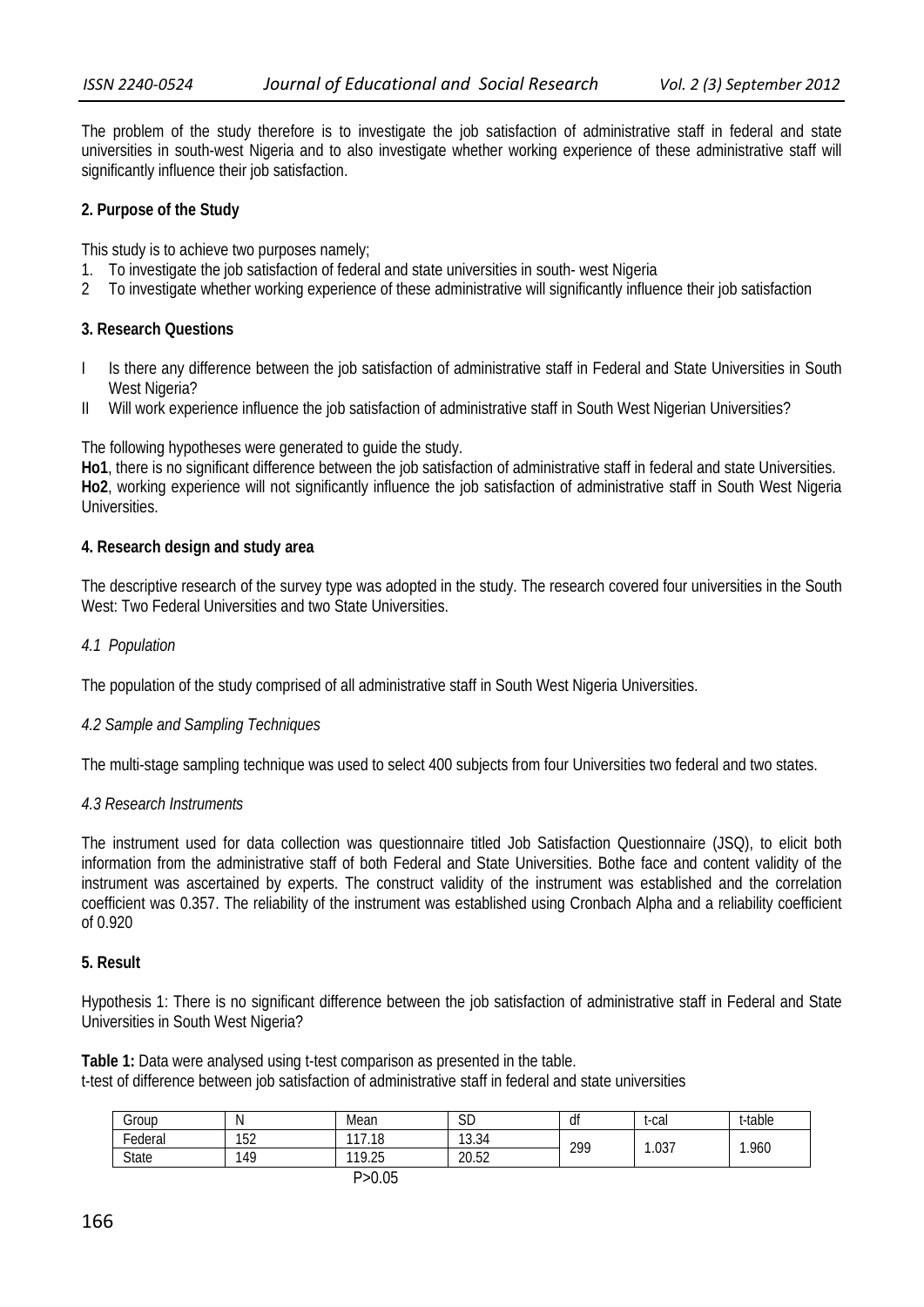The table shows that the mean score for job satisfaction of federal and state administrative were 117.18 and (119.25 respectively). The t-calculated was 1.037 which was less than the corresponding t-table 1.960. Hence, the null hypothesis was accepted this implies that there is no significant difference between the job satisfaction of administrative staff in Federal and State Universities.

Hypothesis 2: Working experience will not significantly influence the job satisfaction of administrative staff.

Data were analysed using one-way ANOVA and the summary is presented in Table II.

**Table 2:** One-way ANOVA summary of working experience and job satisfaction of administrative staff.

| Source                | $\sim$<br>აა | df  | <b>MS</b> | t-cal | f-table |  |  |  |
|-----------------------|--------------|-----|-----------|-------|---------|--|--|--|
| <b>Between Groups</b> | 734.239      |     | 433.560   |       |         |  |  |  |
| <b>Within Groups</b>  | 87766.991    | 296 | 296.510   | .462  | 2.37    |  |  |  |
| Total                 | 89501.229    | 300 |           |       |         |  |  |  |
| P > 0.05              |              |     |           |       |         |  |  |  |

Table II shows one-way ANOVA summary of working experience and job satisfaction of administrative staff. The Fcalculated was 1.462 while the F-table was 2.37. Since the F-table was greater than the F-calculated, hence; the null hypothesis was accepted. It implies therefore, that working experience will not significantly influence the job satisfaction of the administrative staff in South West Nigeria Universities.

## **6. Discussion**

The study revealed that there was no significant difference between the job satisfaction of administrative staff in Federal and State Universities. This finding implies that whether a university is owned by federal or state government, does not make any difference in job satisfaction of workers. this reason might not be unconnected with the way workers in both federal and state Universities viewed their job environment.as conducive , security of staff is held in high esteem by the university management, salaries and allowance are paid as at when due. This finding is in consonance with Hughis, Ginnelt and Curphy (2009) who are of the view that it is the leader and management that make workers and institution whether State or Federal to perform. They further asserted that when leaders and management work in harmony. It will enhance workers satisfaction and effective performance. The study also revealed that working experience of workers will not influence their job satisfaction.

This finding is in agreement with Robst Gilder and Polachek (2003) who asserted that workers have high expectations of success and may be aggressive in their behaviour at work if their desires appears to be unmet, may be disgruntled, dissatisfied and slack on performance irrespective of their experience and age.

## **7. Conclusion and recommendation**

## *7.1 Conclusion*

The study examined if there is significant difference between the job satisfaction of administrative staff in the Federal and State Universities whether the working experience of the administrative staff in the universities will significantly influence their job satisfaction. The study was able to conclude or reveal that there was no significant difference between the job satisfaction of administrative staff in Federal and State Universities. It was also revealed that working experience of workers will not influence the job satisfaction of the administrative staff in South West Nigerian Universities.

## *7.2 Recommendation*

The fact that there is no significant difference between the job satisfaction of Administrative staff in Federal and State Universities is an indication that the universities have a conducive environment for their workers and this should be encouraged and more welfare packages that could enhance workers satisfaction should be provided. Also, since working experience was found out not to significantly influence the job satisfaction of workers, it means that all workers should be provided with materials to work and a good organizational climate for better satisfaction and effectiveness at work.